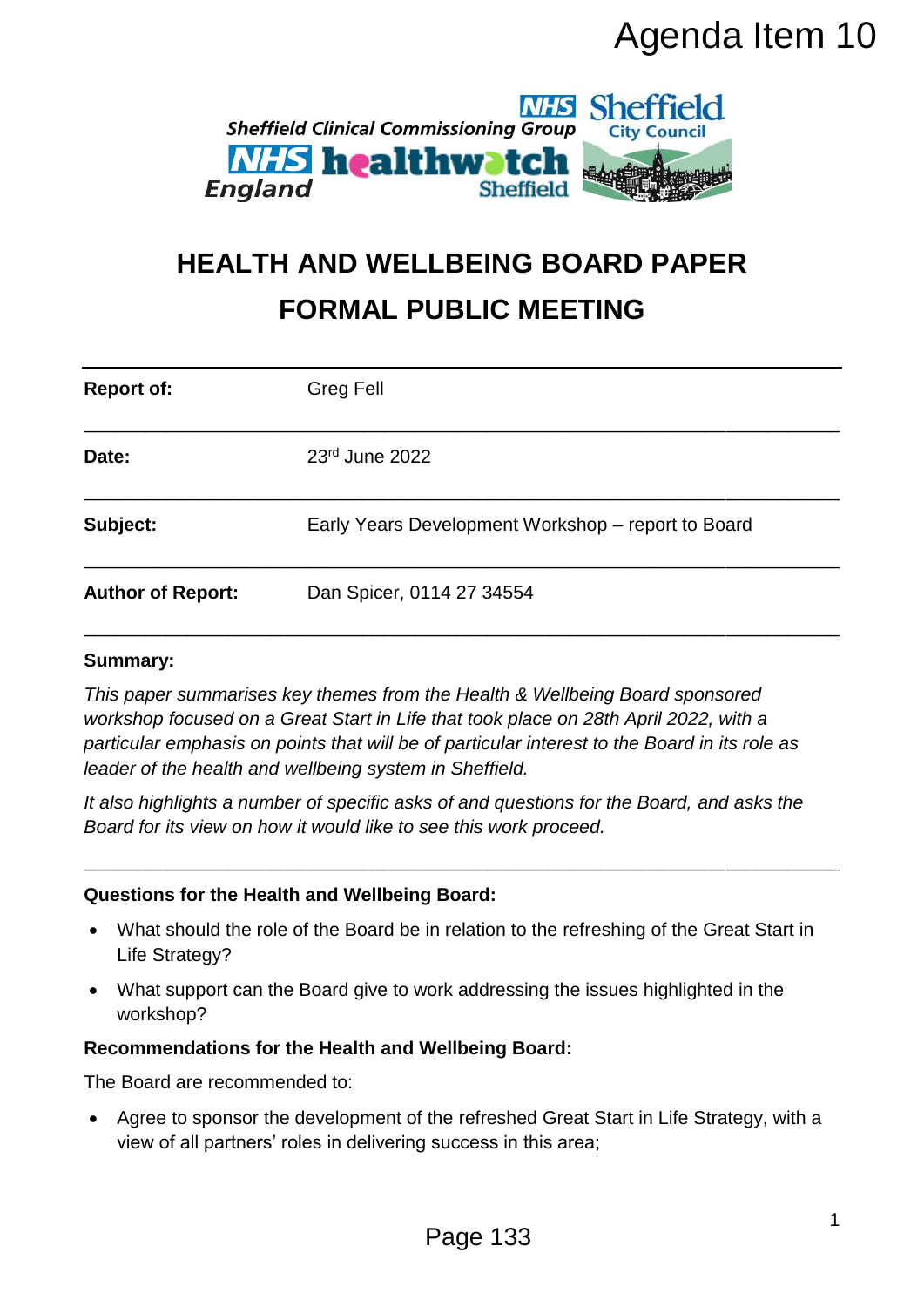- Consider the Board's role in making the case for investment in early years at all levels, including the development of shared Sheffield narrative;
- Take responsibility for representing early years in city-level strategic development.

#### **Background Papers:**

Health & Wellbeing Board: Great Start in Life Workshop Draft Report

#### **Which of the ambitions in the Health & Wellbeing Strategy does this help to deliver?**

Ambition 1: Every Child achieves a level of development in their early years for the best start in life

#### **Who has contributed to this paper?**

Marie McGreavy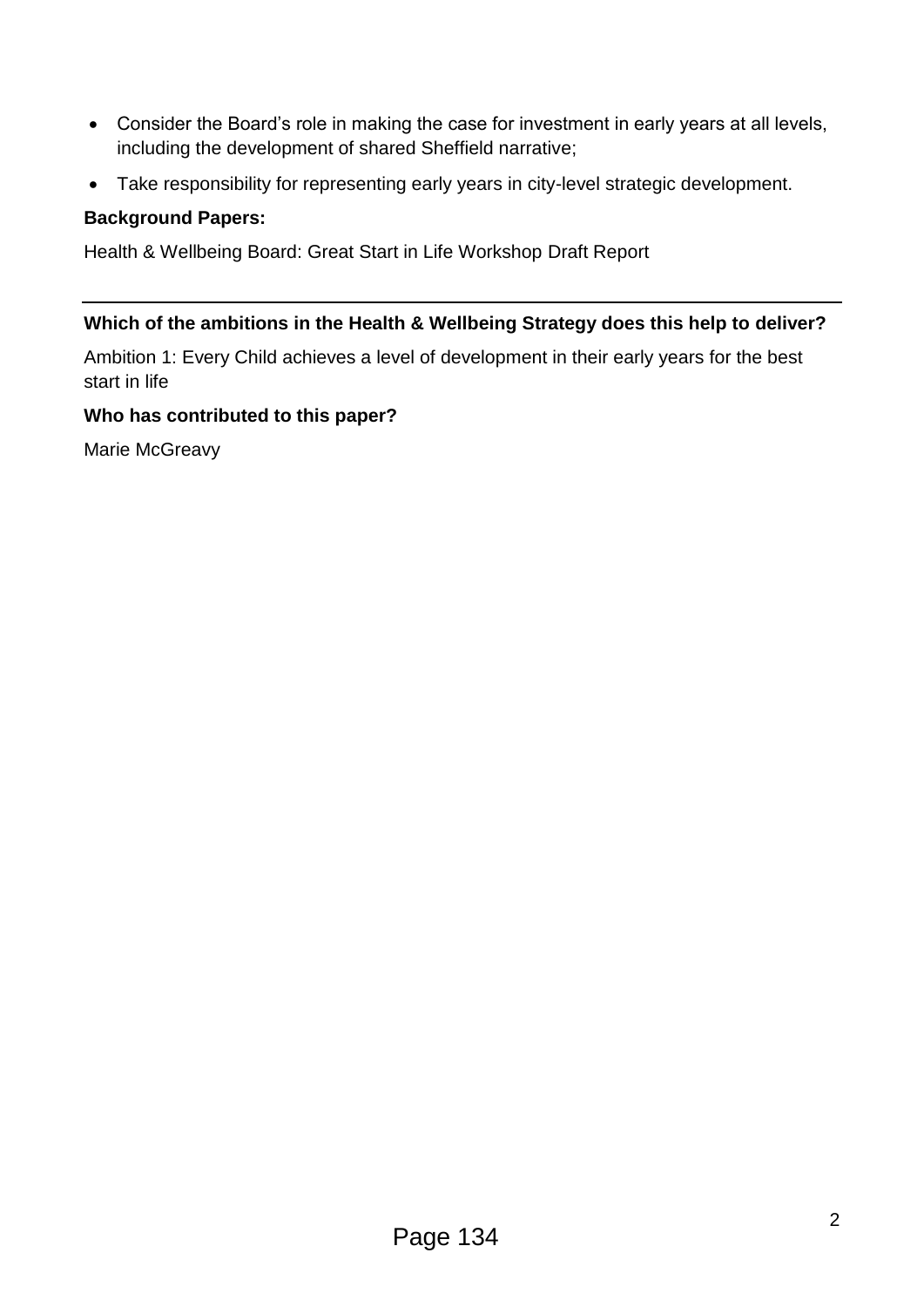## **GREAT START IN LIFE WORKSHOP REPORT**

#### **1.0 SUMMARY**

- 1.1 This paper summarises key themes from the Health & Wellbeing Board sponsored workshop focused on a Great Start in Life that took place on 28<sup>th</sup> April 2022, with a particular emphasis on points that will be of particular interest to the Board in its role as leader of the health and wellbeing system in Sheffield.
- 1.2 It also highlights a number of specific asks of and questions for the Board, and asks the Board for its view on how it would like to see this work proceed.

#### **2.0 HOW DOES THIS IMPACT ON HEALTH INEQUALITIES IN SHEFFIELD?**

- 2.1 The evidence tells us that development in the early years sets the trajectory for many in life, with poor development having knock-on implications for school readiness, ability to benefit from the education system, and then into longer term health outcomes and whole life chances. An approach to early years development that delivers for everyone in Sheffield is a critical building block in the work to reduce inequalities in health across Sheffield.
- 2.2 We know from nursery and school settings that the COVID pandemic has had a significant impact on children's 'school readiness' including delayed language development, emotional behaviour, wellbeing and mental health and this will no doubt impact on inequalities in the city.
- 2.3 There is an opportunity for a system wide response which could include innovative and differently designed services focusing on prevention, early intervention for those in greatest need. The importance of analysing where need is greatest is being developed further with a 'Greatest Need Quilt' model reviewing children and young people's indicators to evidence where we may need to change how we deliver services for children, young people and families and increase our focus on early intervention and prevention.

#### **3.0 WORKSHOP OUTLINE**

- 3.1 The workshop was led by by Nicola Shearstone (Head of Commissioning Early Support and Prevention, SCC) and Marie McGreavy (Strategic Commissioning Manager, SCC). It began with a scene-setting presentation on the current context, leading into three break-out discussions sessions, each of which was preceded by a presentation aimed at generating relevant discussion. The three breakout sessions covered:
	- The short term challenge, looking at school readiness and the impact of COVID-19;
	- The longer term, looking at the need to refresh the Great Start in Life Strategy, and
	- What the Board and wider system can do to support delivery of the ambition.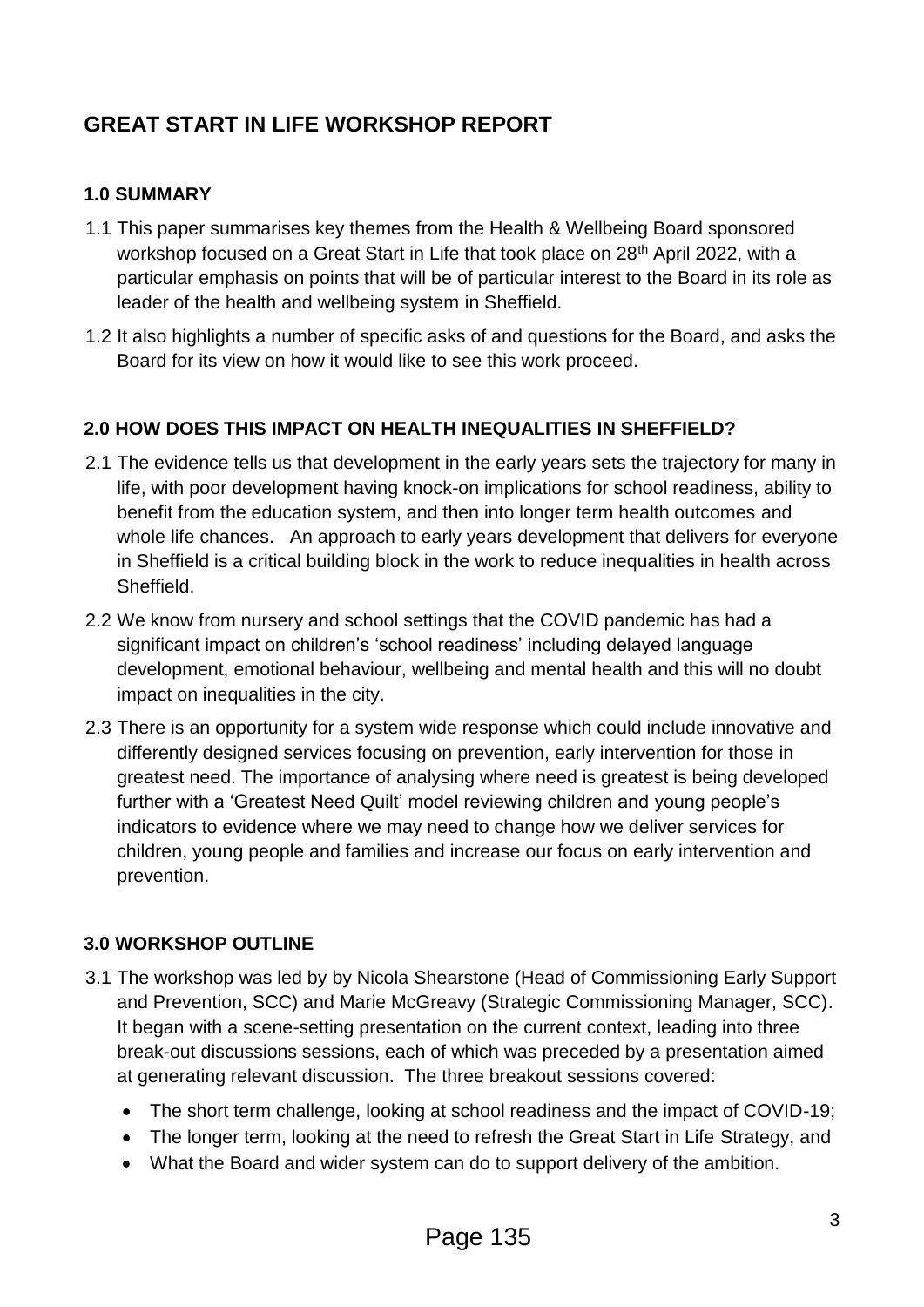3.2 These were followed by a plenary session to feedback and discuss key points from these discussions.

### **4.0 KEY THEMES FOR THE BOARD TO CONSIDER**

- 4.1 Discussion in the break-out sessions was wide-ranging, and covered issues of leadership, strategy and system working arrangements, and also detailed operational questions. This paper will focus mostly on the former as areas where the Board should be seeking to influence.
- 4.2 There was focus on the importance of building **partnership working and collaboration:**
	- Better joining up across services was highlighted, with Health Visitors identified as key contacts. Specific points included the need for better joining up between Health Visitors and nursery staff around two year integrated reviews, and the need to reduce the divide between health services and education, both in early years settings and schools.
	- The importance of working through natural partnerships at local level was discussed and recognition that this will look different in different areas. Physical colocation was identified as important in this, with some noting that the pandemic and associated remote working has impacted working relationships. It was suggested that there are opportunities in estate programmes to look at supporting, for example in work looking at GP centres.
	- There was desire to broaden the range of partners involved in this work, with a view that statutory organisations don't need to always have the answer and recognition that others may be better placed to deliver or respond.
	- This linked to a discussion around the role of services in supporting the development of community resilience and the role of VCS organisations in this. There were also points made about the importance of building links with BAME communities.

#### 4.3 Groups also talked about the **development of strategies:**

- In relation to the refresh of the Great Start in Life Strategy, and reflecting the discussion above, there was agreement that it would be good to have more partners involved in writing it;
- There was discussion of the importance of having a common narrative on the critical importance of early years development in the wider context of Sheffield's future, its economic strength and ability to thrive; and also to tell our success stories such as work on infant mortality;
- The importance of joining up and aligning with other strategies was noted, with particular reference to the Great Start in Life Strategy as the principal delivery mechanism for Ambition One in the Joint Health & Wellbeing Strategy;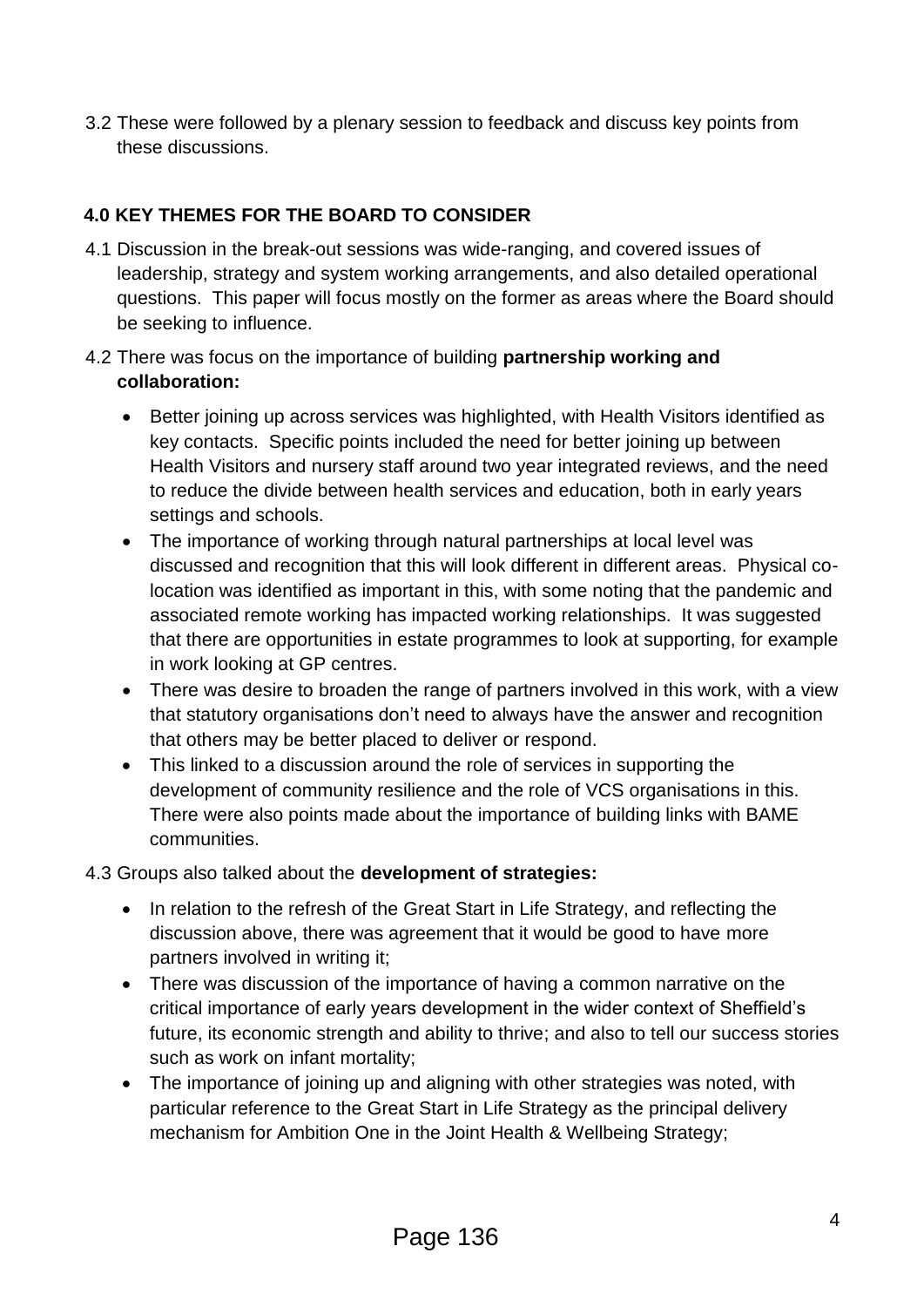- Relatedly, there was discussion of the link with the forthcoming City Strategy, and the importance of a specific role for the Board in this to act as voice of early years in these discussions.
- 4.4 Related to the above there was discussion around **funding and investment:**
	- Groups talked about the need to make a purposeful shift towards early help and prevention investment, and to reframe the narrative around the social benefits of investing in early years;
	- Linked to this, they talked about the need to keep faith in that investment and that it will pay off over the long term, with this linked to the need for a strong common story to be owned by all in this area.
- 4.5 Linked to the points above about joined up working there was discussion around **data and intelligence:**
	- Groups talked about the benefits of developing one single data system, with shared records to cover all of the 0-5 period;
	- This is linked to the importance of data sharing agreements and our ability to communicate across services.

#### 4.6 There were specific concerns raised around **SEND and Mental Health support:**

- The need for investment in this area was highlighted with a particular focus on staffing;
- This area came up specifically in relation to data and intelligence, with suggestions that better data and intelligence, and sharing of this, could be helpful in earlier identification of issues;
- There was discussion of the importance of understanding Adverse Childhood Experiences and build trauma informed approaches to working.

#### 4.7 Finally there were a set of **specific asks of the Board:**

- It was suggested that the Board have a role in campaigning to central government around the value of investing in early years;
- There was a request for the Board to "start at [the early years] end of the telescope" in all their work in order to make a difference;
- The Board were asked to take responsibility for the idea that short term measures are not a solution and influence change with this in mind;
- To focus on city-level strategy and around making investment together, including the voluntary sector in this and recognising the difference communities can make;
- To take a role in ensuring there is shared buy-in across the partnership in this work.

#### **5.0 QUESTIONS FOR THE BOARD**

5.1 In response to the above the Board are asked to respond to the above points and consider the following questions: